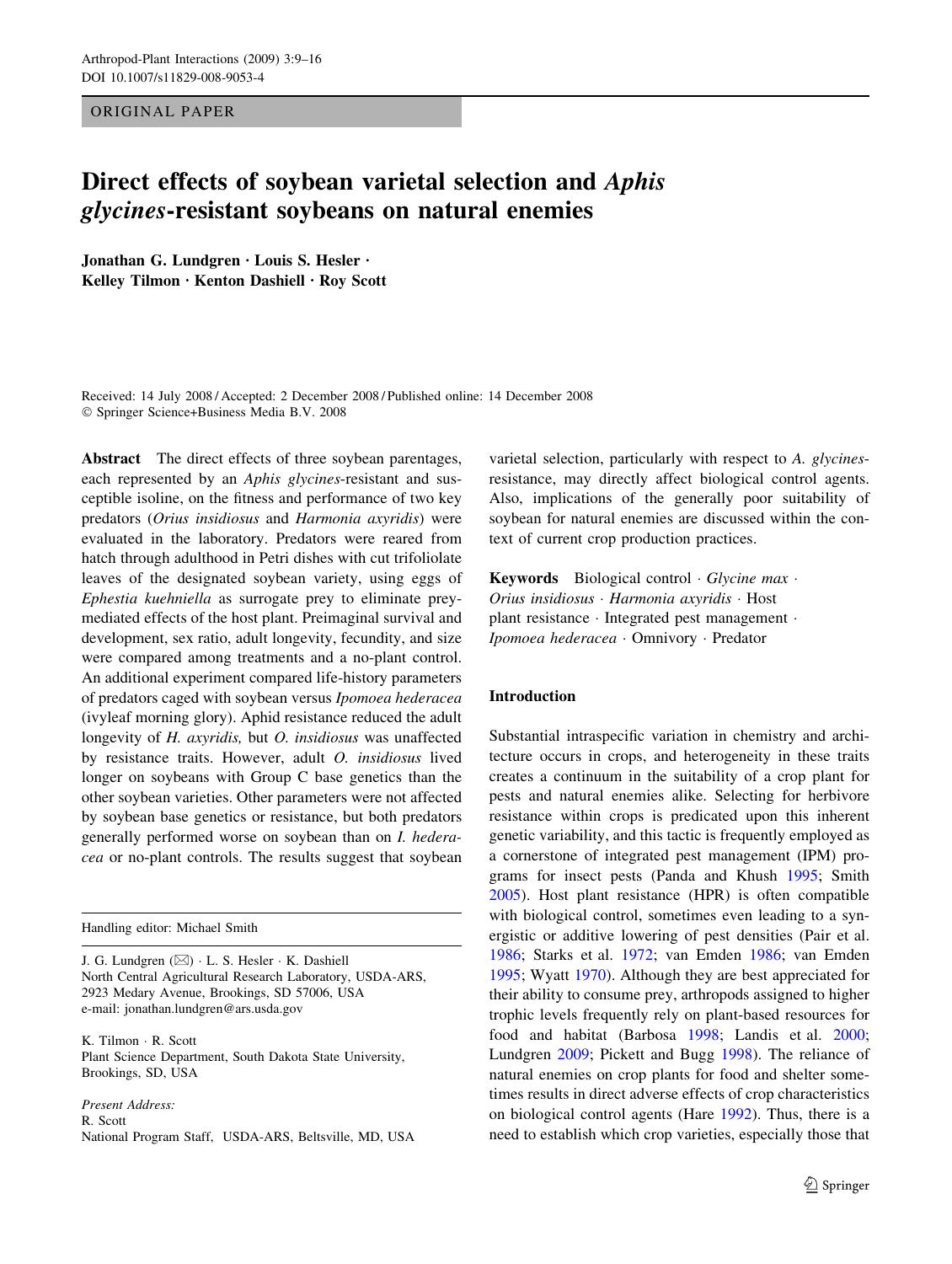express HPR, are compatible with predators and parasitoids within IPM systems.

Natural enemies may interact with crop phenotype directly or through prey (van Emden [1995](#page-7-0)). Reduced prey quality and availability resulting from HPR have an obvious effect on natural enemies, and these are irrefutably the most commonly documented adverse interactions of crop phenotypes with higher trophic levels (Kauffman and Flanders [1985;](#page-6-0) Kennedy et al. [1975;](#page-6-0) Orr and Boethel [1986;](#page-7-0) van Emden [1995](#page-7-0)). Phenotypic variation in plant architecture and morphology also may influence natural enemies via traits such as trichome density or structure and leaf-surface texture or waxiness (Eigenbrode et al. [1996;](#page-6-0) Eigenbrode et al. [1995](#page-6-0); Simmons and Gurr [2004;](#page-7-0) Treacy et al. [1987\)](#page-7-0). Finally, phytochemistry varies greatly within a plant species, and differences in synomone production and plant nutrition have been documented to differentially affect the foraging and fitness of omnivorous natural enemies (Hagen [1986](#page-6-0); Lundgren [2009;](#page-7-0) Lundgren and Wiedenmann [2004;](#page-7-0) van Emden [1995\)](#page-7-0).

Soybean (Glycine max L.) is a prevalent crop in North America, and the soybean aphid, Aphis glycines Matsumura, is its primary pest (Venette and Ragsdale [2004](#page-7-0)). Several soybean lines show resistance to A. glycines (Hesler and Dashiell [2007;](#page-6-0) Hesler and Dashiell [2008](#page-6-0); Hesler et al. [2007](#page-6-0); Hill et al. [2004;](#page-6-0) Li et al. [2004;](#page-7-0) Mensah et al. [2005](#page-7-0)), and resistant varieties of soybean are likely to be available to farmers soon. Even so, few studies have examined the effects of different soybean genotypes or HPR on key natural enemies of A. glycines.

Harmonia axyridis (Pallas) and Orius insidiosus (Say) represent two abundant natural enemies in soybean that are implicated in reducing A. glycines populations (Brosius et al. [2007](#page-6-0); Butler and O'Neil 2007; Costamagna and Landis [2006](#page-6-0); Costamagna and Landis [2007;](#page-6-0) Costamagna et al. [2007;](#page-6-0) Fox et al. [2004](#page-6-0); Harwood et al. [2007;](#page-6-0) Harwood et al. [2009;](#page-6-0) Mignault et al. [2006](#page-7-0); Rutledge and O'Neil [2005;](#page-7-0) Schmidt et al. [2008\)](#page-7-0). However, their seasonal phenologies and feeding ecologies differ in ways that could affect their relative direct exposure to potentially harmful characteristics of soybean. Both predators consume plant tissue (at least during the larval stage for  $H$ . axyridis) (Corey et al. [1998](#page-6-0); Dicke and Jarvis [1962](#page-6-0); Lundgren et al. [2008;](#page-7-0) Lundgren et al. [2004](#page-7-0); Moser et al. [2008\)](#page-7-0), but ostensibly *O. insidiosus* relies on non-prey foods more heavily than H. axyridis. Feeding style also differs between these predators, as H. axyridis has chewing and O. insidiosus has sucking mouthparts. Finally, *O. insidiosus* is phenologically most abundant during the vegetative stages of soybean, and H. axyridis numbers swell during the middle and late reproductive stages of the crop. Consequently, O. insidiosus is believed to be most important as a biological control agent before A. glycines populations surge and H. axyridis responds to the prevalent aphids later in the season.

The effects of aphid resistance and other variable traits of soybean have not been evaluated against key natural enemies of A. glycines. The fact that the target herbivore is affected by HPR challenges the separation of direct and prey-mediated effects on natural enemies. The current study focuses specifically on direct effects of soybean base genetics and aphid resistance on H. axyridis and O. insidiosus using surrogate prey (Ephestia kuehniella Zeller eggs) of high nutritional quality that is inherently unaltered by the plants. Specifically, the research tests the hypotheses that 1) soybean base genetics do not directly affect the lifehistory parameters of these two predators, and 2) that predator life histories are comparable between aphidresistant and susceptible soybean.

## Methods

### Insects

Orius insidiosus adults were obtained from Koppert Canada Limited (Scarborough, ON, Canada), and maintained on E. kuehniella (Lepidoptera: Pyralidae) eggs and 1–2 cm green bean (Phaseolus vulgaris L.) sections for moisture. Eggs laid into green beans were checked daily, and newly eclosed nymphs were isolated. Harmonia axyridis adults were collected from an overwintering site in Brookings, SD, USA. Collected adults were maintained for \60 d on A. glycines (soybean aphids), E. kuehniella eggs, honey, and water. Mated females were isolated from the colony, sexed (McCornack et al. [2004\)](#page-7-0), and allowed to lay eggs on their plastic dish. Larvae were isolated on the days they hatched. Neonate nymphs and larvae were randomly assigned to treatments described below.

## Plants

Six soybean lines were compared that represent three distinct parentages, each containing an A. glycines-resistant and a susceptible isoline. These are designated here as Group A: lines LD05-16118 (LD05; resistant) and SD01- 76R (SD01; susceptible); Group B: lines LDXG04-18-2-4 (IL-4; resistant) and LDXG04018005-21 (IL-105; susceptible); and Group C: lines LDXG04-23-2-11 (IL-35; resistant) and LDXG04-23-2-22 (IL-46; susceptible). The aphid-resistant varieties all expressed the Rag1 gene and shared a Dowling parent.

For each soybean line, 20 pots (25.4 cm diam.) with individual plants were maintained in a single greenhouse with climatic conditions representative of early soybean development in our region: 24 and 13°C for 12 h periods each diel cycle, and a photoperiod of 15:9 (L:D). Plants were grown in 2:1:1 parts soil:peat:vermiculite, and were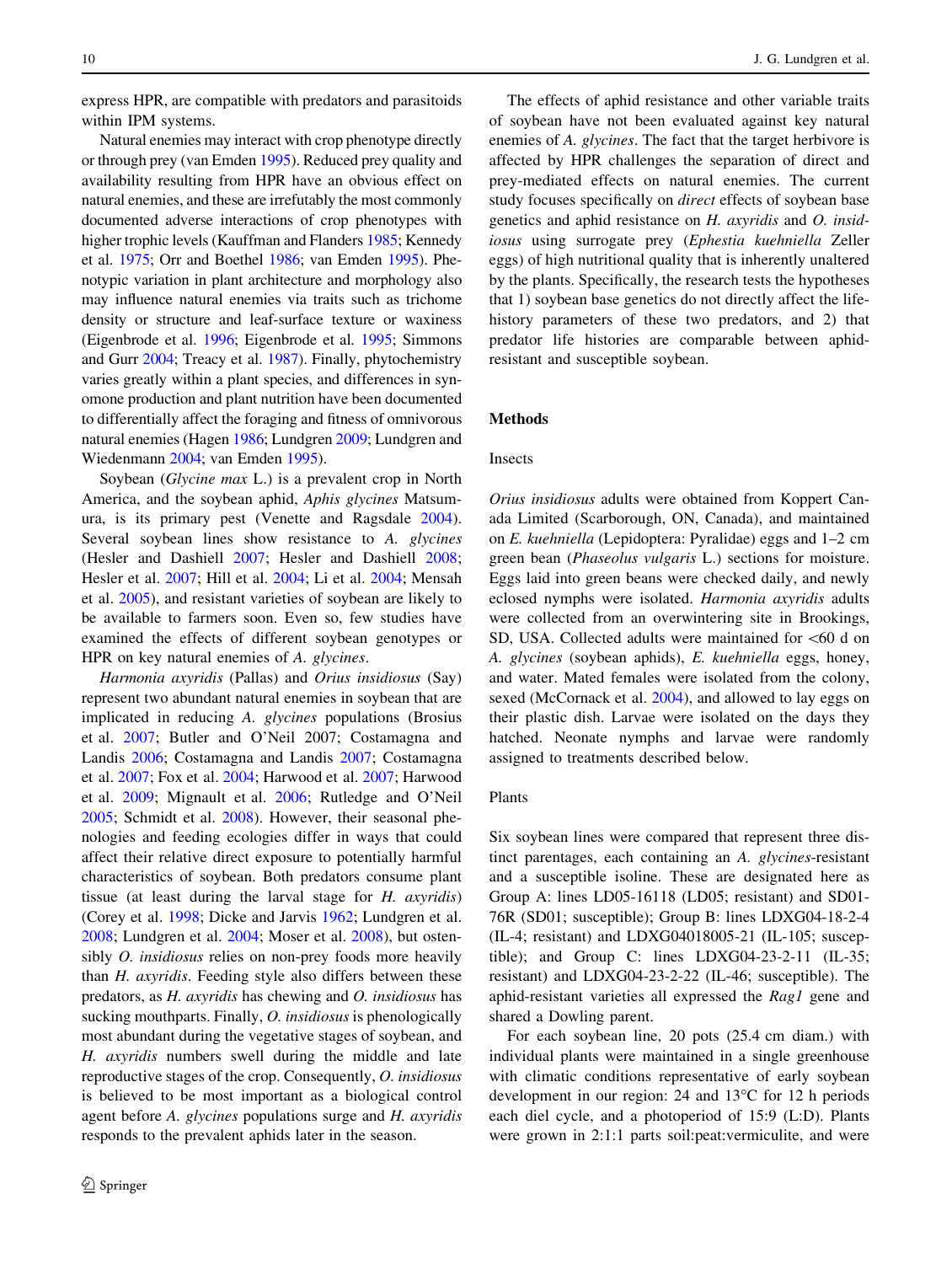watered as needed. The assays were timed to reflect when these two predator species are believed to be most important in terms of A. glycines suppression. Thus, plants were initially staged at the V4 and R1 stages for the  $O$ . insidiosus and H. axyridis assays, respectively. For each individual predator, a randomly selected trifoliolate leaf was snipped at the petiole base and immediately placed through a hole in the cap of a water-filled, 1.5-ml microcentrifuge tube.

Ipomoea hederacea (L.) Jacq. (ivyleaf morning glory) plants were used in a follow-up experiment to assess the general suitability of soybeans as a habitat for natural enemies. These plants were grown individually in 10-cm square pots under identical growing conditions to those described above. Plants were  $>25$  cm long when assays were conducted.

### Orius insidiosus assays

Neonates ( $N = 210$ ) were evenly and randomly assigned to one of seven treatments, including each of the six soybean lines and a no-plant control. Each experimental arena consisted of a 15 cm diam Petri dish containing a watersoaked cotton wick and E. kuehniella eggs (initially 10 and increasing to 20 eggs as the nymphs aged), which were replaced every 96 h. Single trifoliolate soybean leaves per arena were changed every 48 h, and the Petri dishes were sealed with a strip of Parafilm® (Pechiney Plastic Packaging, Menasha, WI, USA) to reduce escape by the nymphs. The arenas were held at  $27^{\circ}$ C, with a 16:8 (L:D) photoperiod and 80% relative humidity. Arenas were checked daily, noting whether the nymph had died or completed development to adulthood. Arenas with missing nymphs were excluded from analyses, and the sample size per treatment was adjusted accordingly.

Adult O. insidiosus were sexed and were maintained in an identical experimental arena as those they developed in, except that a 1-cm long section of green bean was provided to the no-plant control as an oviposition substrate. Each female was mated with a male of their treatment (who was at least 72 h old) for 24 h within 48 h of eclosion, and subsequently every 72 h with a different male for the rest of their lives. The plant tissue in each dish was examined daily for the number of eggs laid. Upon their death, the head capsule width (posterior to the eyes) was measured microscopically at  $50-80 \times$ .

The mean development time, adult longevity, fecundity, and head widths were calculated for each treatment and were compared using Kruskal-Wallis non-parametric ANOVA. The percent survival to adulthood and sex ratio (proportion female) were compared among treatments using two-way contingency tables and Pearson chi-square analyses. The treatment means for each of these parameters were compared to assess the effects of soybean base genetics  $(n = 2 \text{ each treatment})$  and resistance  $(n = 3 \text{ each treat-}$ ment) on *O. insidiosus* using separate non-parametric assays. Mann-Whitney U tests were applied to resistancesusceptible comparisons involving continuous variables, and Kruskal-Wallis ANOVA to the base genetics comparisons with continuous variables.

## Harmonia axyridis assays

A nearly identical experimental procedure was used to assess the effects of soybean base genetics and A. glycines resistance on H. axyridis. Some exceptions to the protocol outlined above are that the durations of each stadium and the pupal stage were noted in addition to total preimaginal development. Adult H. axyridis can live for many weeks, and the experiment was terminated at 15 d after the last adult eclosed. Thus, adult survival was necessarily measured as a proportional value (% alive at 15 d) rather than a continuous variable as in the O. insidiosus assay. Finally, the length of the metatibia, measured microscopically at  $50-80\times$ , was used as an index of adult size.

## Soybean versus I. hederacea assays

Due to poor performance of both predators reared on all soybean lines, an additional set of assays was performed to determine whether plant tissue was generally harmful to developing O. insidiosus and H. axyridis. Orius insidiosus performs well and preferentially oviposits on I. hederacea leaves (Lundgren and Fergen [2006](#page-7-0); Lundgren et al. [2008\)](#page-7-0), so this plant species was chosen to evaluate the efficacy of our experimental design. The experimental design was similar to that outlined above, but only 20 individuals of each predator were tested per treatment, and the experiments were terminated at eclosion. The three treatments evaluated in this experiment were soybean IL-105 petioles (randomly selected from the susceptible varieties), I. hederacea, and a no-plant control. Equivalent leaf areas of I. hederacea and soybean were used. For *O. insidiosus* assays, preimaginal development times and the proportion surviving to adulthood were compared among treatments with Kruskal-Wallis non-parametric ANOVA and a two-way contingency table with Pearson chi-square test, respectively (sample sizes were adjusted for nymphs lost during the experiment). For H. axyridis, the mean duration of each stadium and total larval development were compared among treatments using Kruskal-Wallis ANOVA, and the proportion surviving to adulthood was analyzed with a two-way contingency table.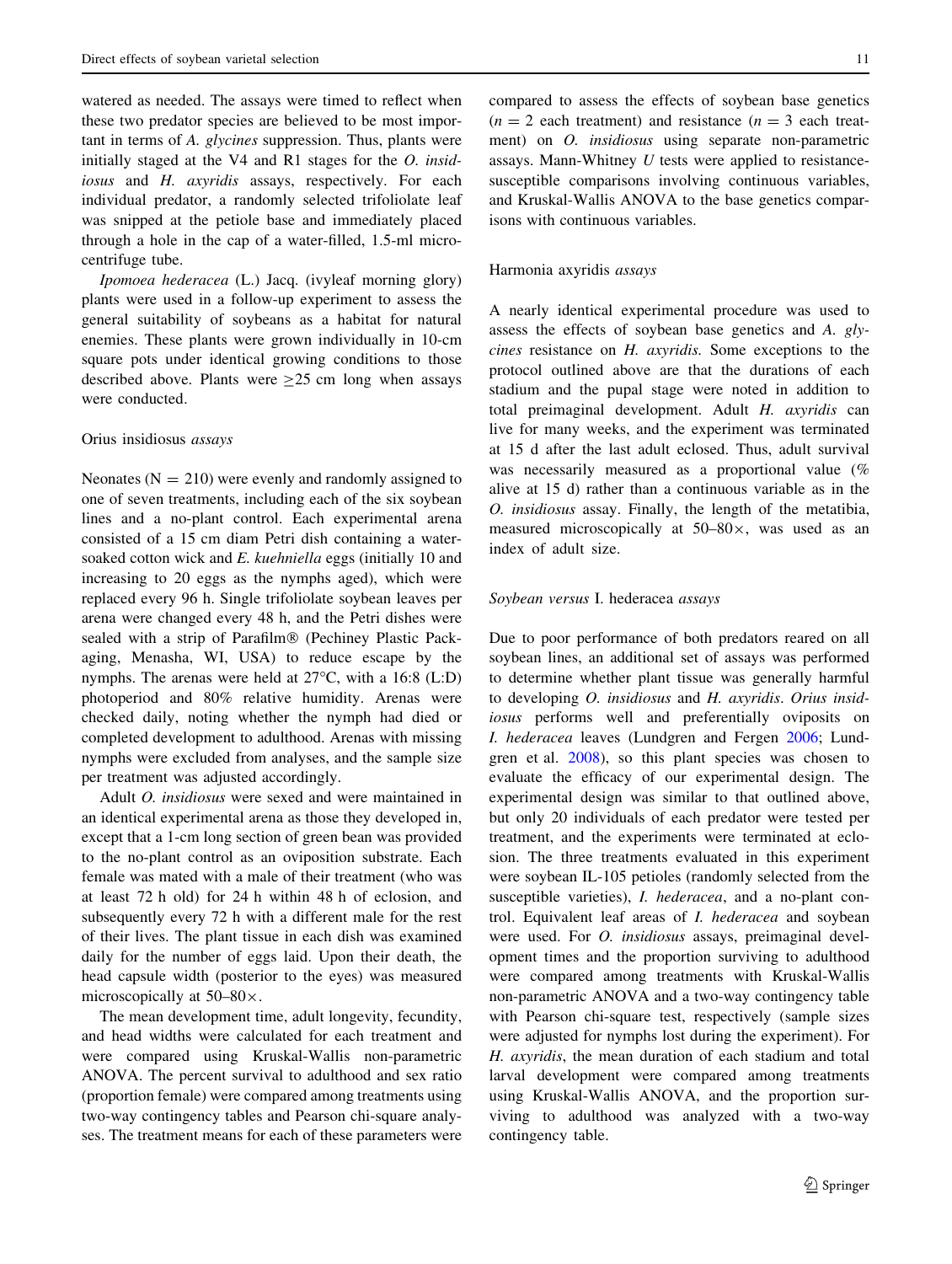### Results

## Orius insidiosus preimaginal assays

There were differences in the preimaginal survival  $(\chi_6^2 = 15.62, P = 0.02)$  and developmental rates  $(\chi_6^2 =$ 15.41,  $P = 0.02$ ) of *O. insidiosus* nymphs among the different treatments when the no-plant controls were included in the analysis (Table 1). When comparisons were made exclusively among the soybean treatments, there were no differences in nymphal survival or development time among base genetics (survival:  $\chi^2$  = 1.65, P = 0.44; development:  $\chi^2$  = 3.92, P = 0.14) or between resistant and susceptible varieties (survival:  $\chi_1^2 = 0.73$ ,  $P = 0.39$ ; development time:  $\chi_1^2 = 0.50, P = 0.48$ ).

## Orius insidiosus adult assays

There was an effect of treatment on the longevity  $(\chi_1^2 = 0.73, \quad P < 0.001), \quad \text{and} \quad \text{feemidity} \quad (\chi_6^2 = 14.08,$  $P = 0.02$ ) when analysis included the no-plant control (Table 1). There were no effects of treatment on adult head capsule width  $(\chi_6^2 = 5.66, P = 0.34)$  and sex ratio  $(\chi_6^2 = 4.42, P = 0.62)$ . When the no-plant control was excluded from the analysis, there were no varietal effects on these parameters. There was an effect of base genetics on adult longevity ( $\chi^2$  = 10.40, *P* < 0.01), but aphid resistance did not affect adult longevity ( $\chi_1^2 = 0.56$ ,  $P = 0.45$ ). There were no effects of base genetics  $(\chi_2^2 = 3.64, \ P = 0.16)$  or aphid resistance  $(\chi_1^2 = 0.41,$  $P = 0.52$ ) on fecundity.

## Harmonia axyridis preimaginal assays

Developmental rates ( $\chi_6^2 = 52.13$ ,  $P < 0.001$ ) and survival  $(\chi_6^2 = 36.53, P < 0.001)$  of H. axyridis larvae differed significantly among treatments when analysis included the no-plant control (Table [2](#page-4-0)). When the no-plant controls were removed from analyses, there was no effect of variety

on development time ( $\chi_6^2 = 5.99$ ,  $P = 0.31$ ) and survival  $(\chi^2_5 = 9.49, P = 0.09)$ . Aphid resistance did not affect development time ( $\chi_1^2 = 0.19$ ,  $P = 0.66$ ) and the survival  $(\chi_1^2 = 1.77, P = 0.18)$  of *H. axyridis* larvae. Base genetics also did not affect development time ( $\chi^2 = 3.82, P = 0.15$ ) and larval survival ( $\chi^2 = 2.91, P = 0.23$ ).

#### Harmonia axyridis adult assays

When analysis included the no-plant control, there was a treatment effect on fecundity ( $\chi_6^2 = 14.11$ ,  $P = 0.03$ ), proportion of adults surviving for 15 d post-eclosion  $(\chi_6^2 = 25.02, \ P < 0.001)$ , post-eclosion longevity  $(\chi_6^2 =$ 50.83,  $P < 0.001$ ), adult weight ( $\chi_6^2 = 24.52$ ,  $P < 0.001$ ), and hind tibial length ( $\chi_6^2 = 18.26$ ,  $P < 0.001$ ), but not adult sex ratio ( $\chi_6^2 = 5.84$ ,  $P = 0.44$ ) (Table [2\)](#page-4-0). When the no-plant control was excluded from analysis, there was no varietal effect on adult weight ( $\chi^2$  = 3.82, P = 0.56), adult tibial length ( $\chi^2$  = 6.47, P = 0.26), post-eclosion longevity  $(\chi^2_5 = 9.96, P = 0.07)$ , proportion surviving 15 d posteclosion ( $\chi^2$  = 9.12, P = 0.11) and fecundity ( $\chi^2$  = 7.30,  $P = 0.20$ .

There were no effects of aphid resistance on fecundity  $(\chi_1^2 = 0.45, P = 0.50)$ , adult tibial length  $(\chi_1^2 = 0.37,$  $P = 0.54$ , or adult weight ( $\chi_1^2 = 0.27$ ,  $P = 0.60$ ), but aphid-resistant soybean varieties reduced adult longevity  $(\chi_1^2 = 4.86, P = 0.03)$  and the proportion of adults that survived 15 d post-eclosion ( $\chi_1^2 = 5.85$ ,  $P = 0.02$ ). Base genetics of the soybean did not affect adult weight  $(\chi_2^2 = 2.94, \ P = 0.23)$ , adult tibial length  $(\chi_2^2 = 2.43, \ \frac{1}{2.5})$  $P = 0.30$ , post-eclosion longevity ( $\chi^2 = 2.37$ ,  $P = 0.31$ ), the proportion surviving 15 d post-eclosion ( $\chi^2$  = 1.35,  $P = 0.51$ ) and fecundity ( $\chi^2 = 4.80$ ,  $P = 0.09$ ).

#### Soybean versus Ipomoea hederacea

There was a treatment effect on preimaginal survival of O. insidiosus when analysis included the no-plant control  $(\chi_2^2 = 12.96, P = 0.002)$ , but not on developmental rates

**Table 1** The influence of soybean genotypes on *Orius insidiosus* performance (mean values  $\pm$  SE)

| Variety          | Base             | Resistant/  | <b>Nymphs</b>     |                       | Adults                        |                        |                                     |                                           |
|------------------|------------------|-------------|-------------------|-----------------------|-------------------------------|------------------------|-------------------------------------|-------------------------------------------|
|                  | genetics         | susceptible | Development;<br>d | Survival:<br>$\%$ (n) | Longevity; d<br>(n)           | Sex ratio; %<br>female | Fecundity; eggs per<br>female $(n)$ | Size; head capsule<br>widths; $\mu$ m (n) |
| SD <sub>01</sub> | $\mathbf{A}$     | Susceptible | 9. $6 \pm 0.6$    | 36.0(25)              | $3.3 \pm 0.6$ (9)             | 44.4 (9)               | $0.3 \pm 0.3$ (4)                   | $300.0 \pm 12.5$ (2)                      |
| LD05             | A                | Resistant   | $9.3 \pm 0.4$     | 36.4(22)              | $4.8 \pm 0.9$ (8)             | 50.0(8)                | $7.5 \pm 6.2$ (4)                   | $312.5 \pm 0$ (2)                         |
| $IL-105$ B       |                  | Susceptible | 9.6 $\pm$ 0.4     | 36.0(25)              | $5.1 \pm 0.6$ (9)             | 33.3(9)                | $7.0 \pm 4.4$ (3)                   | $303.1 \pm 3.1$ (4)                       |
| IL-4             | -B               | Resistant   | $10.3 \pm 0.6$    | 33.3(24)              | $4.0 \pm 0.7$ (8)             | 50.0(8)                | $10.0 \pm 5.7(4)$                   | $306.3 \pm 6.2$ (2)                       |
| IL-46            | -C               | Susceptible | $8.8 \pm 0.3$     | 34.8(23)              | $9.1 \pm 1.5$ (8)             | 12.5(8)                | 51.0(1)                             | $314.6 \pm 3.8$ (6)                       |
| IL-35            | C                | Resistant   | $9.4 \pm 0.4$     | 61.9(21)              | $6.2 \pm 1.9$ (5)             | 40.0(5)                | $4.5 \pm 3.5$ (2)                   | 312.5(1)                                  |
|                  | No-plant control |             | $8.4 \pm 0.2$     | 77.3(22)              | $20.1 \pm 1.7$ (17) 52.9 (17) |                        | $88.4 \pm 20.7(9)$                  | 318.4 (17)                                |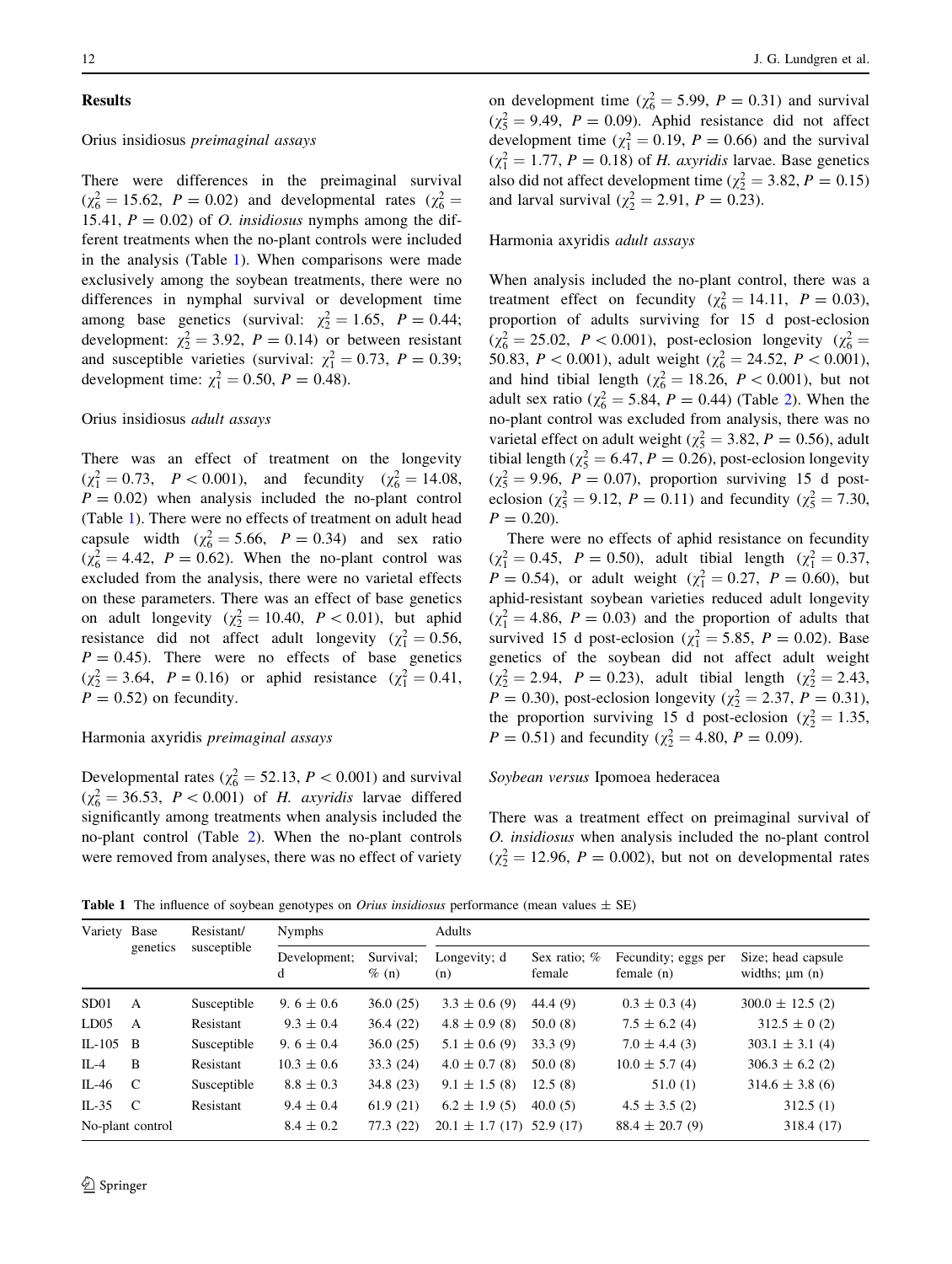<span id="page-4-0"></span>

|                              |                  | Table 2 The influence of soybean genotypes on <i>Harmonia axyridis</i> performance (mean values $\pm$ SE)                                                                                      |                       |                                           |                    |                        |                        |                                          |                                        |
|------------------------------|------------------|------------------------------------------------------------------------------------------------------------------------------------------------------------------------------------------------|-----------------------|-------------------------------------------|--------------------|------------------------|------------------------|------------------------------------------|----------------------------------------|
| Variety Base                 | Resistant        | Larvae                                                                                                                                                                                         |                       | Adults                                    |                    |                        |                        |                                          |                                        |
| genetics                     | susceptible      | development; d (n)<br>Total preimaginal                                                                                                                                                        | Survival:<br>$\%$ (n) | Longevity; d<br>$\mathrm{^{*}}\mathrm{c}$ | survival; %<br>15d | Sex ratio; %<br>female | Adult weight;<br>mg(n) | Hind tibial length;<br>mn(n)             | Fecundity; eggs per<br>female (n)      |
| SD01                         | Susceptible      | $13.4 \pm 0.5$ (11)                                                                                                                                                                            | 36.7 (30)             | $13.6 \pm 1.3$ (11)                       | 81.8               | 25.0 (11)              | $11.4 \pm 0.9$ (8)     | $1.68 \pm 0.02$ (8)                      | $124.5 \pm 109.5$ (2)                  |
| ⋖<br>LD05                    | Resistant        | $13.5 \pm 0.3$ (13)                                                                                                                                                                            | 43.3 (30)             | $11.2 \pm 1.4$ (13)                       | 53.9               | 50.0(13)               |                        | $10.5 \pm 0.9$ (10) $1.70 \pm 0.02$ (10) | $68.0 \pm 33.9(6)$                     |
| ≃<br>$L-105$                 | Susceptible      | $13.9 \pm 0.3$ (8)                                                                                                                                                                             | 27.6 (29)             | $12.5 \pm 1.7$ (8)                        | 75.0               | 62.5(8)                | $9.0 \pm 1.1$ (5)      | $1.68 \pm 0.02(5)$                       | $128.4 \pm 55.0$ (5)                   |
| ≃<br>$_{\rm 1}^{\rm 4}$      | Resistant        | $13.4 \pm 0.2$ (7)                                                                                                                                                                             | 23.3 (30)             | $7.3 \pm 2.2 (7)$                         | 28.6               | 42.9 (7)               | $8.7\pm0.6$ (2)        | 1.58 ± 0.03 (2)                          | $22.0 \pm 11.9$ (3)                    |
| IL-46                        | Susceptible      | $13.3 \pm 0.2$ (14)                                                                                                                                                                            | 46.7 (30)             | $11.2 \pm 1.6$ (13)                       | 61.5               | 35.7 (13)              | $1.0\pm1.1$ (7)        | $1.70 \pm 0.04$ (7)                      | $10.6 \pm 9.4$ (5)                     |
| $L-35$                       | Resistant        | $13.2 \pm 0.4$ (5)                                                                                                                                                                             | 16.7 (30)             | $5.4 \pm 2.5$ (5)                         | 20.0               | 20.0(5)                | $9.1 \pm 3.4$ (2)      | $1.65 \pm 0.01$ (2)                      | $\begin{pmatrix} 1 \\ 0 \end{pmatrix}$ |
| No-plant control             |                  | $11.7 \pm 0.1 (25)$                                                                                                                                                                            | 83.3 (30)             | $15.0 \pm 0$ (24)                         | 100.0              | 52.0 (24)              | $18.2 \pm 0.8$ (11)    | $1.80 \pm 0.02$ (11)                     | $18.5 \pm 13.0$ (13)                   |
| *Study terminated after 15 d |                  |                                                                                                                                                                                                |                       |                                           |                    |                        |                        |                                          |                                        |
|                              |                  | <b>Table 3</b> Comparisons of ivyleaf moming glory and soybean (line IL-105) on the development and survival of immature <i>Orius insidiosus</i> and <i>Harmonia axyridis</i> (mean $\pm$ SEM) |                       |                                           |                    |                        |                        |                                          |                                        |
|                              | Orius insidiosus |                                                                                                                                                                                                | Harmonia axyridis     |                                           |                    |                        |                        |                                          |                                        |

|                     | Nymphal<br>development;<br>$\widehat{E}$ | urvival;<br>inal<br>$\%$ (n) | Preimag- Head capsule<br>inal width; µm                                                                                                                                                                                                                                                                                                                           | instar;<br>$\widehat{E}$<br>First | Second<br>instar;<br>d (n) | Third<br>instar;<br>d (n)                                                                         | Fourth<br>instar;<br>d (n) | development;<br>Preimaginal<br>d(n) | Preimaginal Adult dry<br>survival; % weight;<br>$(n = 20)$ | mg(n) | Hind tibial<br>mn(n)<br>length,         |
|---------------------|------------------------------------------|------------------------------|-------------------------------------------------------------------------------------------------------------------------------------------------------------------------------------------------------------------------------------------------------------------------------------------------------------------------------------------------------------------|-----------------------------------|----------------------------|---------------------------------------------------------------------------------------------------|----------------------------|-------------------------------------|------------------------------------------------------------|-------|-----------------------------------------|
| Morning<br>glory    |                                          |                              | $(9.7 \pm 0.3 \text{ } (15) \text{ } 78.9 \text{ } (15) \text{ } 294.2 \pm 4.0 \text{ } (15) \text{ } 2.0 \pm 0.1 \text{ } (18) \text{ } 1.4 \text{ } 8 + 0.2 \text{ } (18) \text{ } 1.8 \pm 0.2 \text{ } (18) \text{ } 1.8 \pm 0.2 \text{ } (19) \text{ } 1.8 \pm 0.2 \text{ } (17) \text{ } 3.7 \pm 0.2 \text{ } (12) \text{ } (12) \text{ } (12) \text{ } 6.0$ |                                   |                            |                                                                                                   |                            |                                     |                                                            |       | $8.2 \pm 0.4$ (12) $1.69 \pm 0.04$ (12) |
| oybean              |                                          |                              | $10.8 \pm 1.0$ (6) 31.8 (19) 295.8 ± 5.3 (6)                                                                                                                                                                                                                                                                                                                      |                                   |                            | $2.6 \pm 0.1$ (14) $1.4 \pm 0.2$ (13) $1.9 \pm 0.2$ (10) $4.3 \pm 0.2$ (6) $1.1 \pm 0.3$ (8) 40.3 |                            |                                     |                                                            |       | $6.1 \pm 0.2$ (8) $1.69 \pm 0.02$ (8)   |
| No-plant<br>control |                                          |                              |                                                                                                                                                                                                                                                                                                                                                                   |                                   |                            |                                                                                                   |                            |                                     |                                                            |       | $9.9 \pm 0.4$ (19) $1.71 \pm 0.03$ (19) |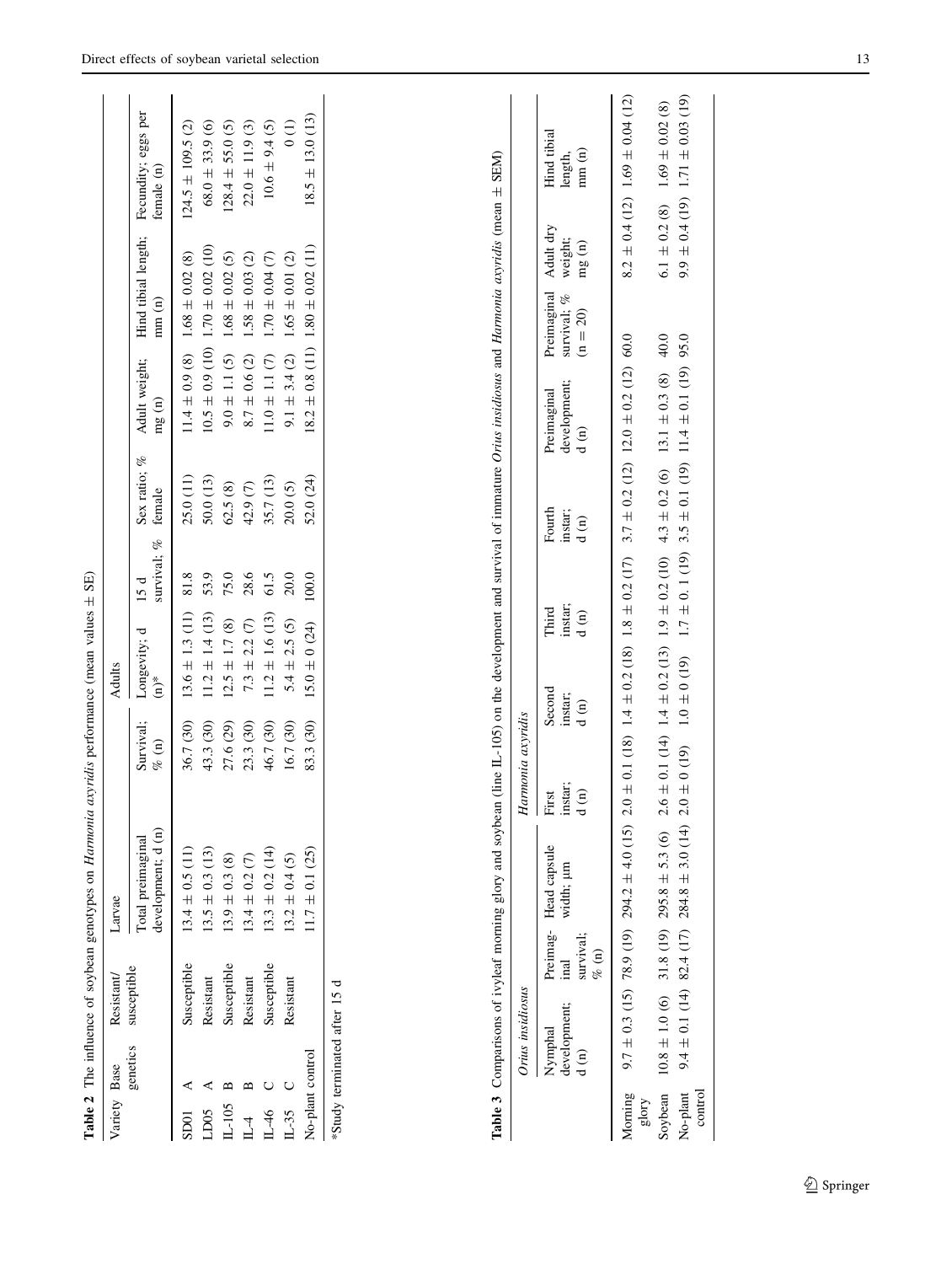$(\chi^2) = 2.32$  $(\chi^2) = 2.32$  $(\chi^2) = 2.32$ ,  $P = 0.31$ ) (Table 3). When nymphal survival is directly compared between I. hederacea and soybean, those nymphs reared on I. hederacea survive better  $(\chi_1^2 = 8.66, P = 0.003)$ , but nymphs developed at similar rates in these two treatments  $(\chi_1^2 = 33, P = 0.33)$ (Table  $3$ ). Head widths of adult  $O$ . insidiosus were unaffected by treatment ( $\chi^2 = 4.45$ ,  $P = 0.11$ ) (Table [3\)](#page-4-0).

There was a treatment effect on preimaginal survival of *H. axyridis* ( $\chi^2$  = 13.63, *P* = 0.001), and on preimaginal developmental rates  $(\chi^2 = 17.66, P < 0.001)$  when the analysis included the no-plant control (Table [3\)](#page-4-0). Harmonia axyridis survived equally well on I. hederacea and soybean  $(\chi_1^2 = 1.60, P = 0.21)$ , but larvae reared with *I. hederacea* developed faster than those with soybean ( $\chi_1^2 = 15.5$ ,  $P = 0.006$ ) (Table [3](#page-4-0)). The differences between H. axyridis reared on I. hederacea and soybean were only present during the first and fourth stadia (first instars:  $\chi_1^2 = 62$ ,  $P = 0.004$ ; second instars:  $\chi_1^2 = 120$ ,  $P = 0.89$ ; third instars:  $\chi_1^2 = 79$ ,  $P = 0.73$ ; fourth instars:  $\chi_1^2 = 79$ ,  $P = 0.047$ . There was no treatment effect on H. axyridis hind tibial lengths ( $\chi^2 = 1.33$ ,  $P = 0.51$ ), but there was on dry weight  $(\chi^2 = 21.39, P < 0.001)$  $(\chi^2 = 21.39, P < 0.001)$  $(\chi^2 = 21.39, P < 0.001)$  (Table 3). Beetles exposed to I. hederacea were heavier than those exposed to soybean  $(\chi_1^2 = 89, P = 0.002)$  (Table [3\)](#page-4-0).

## **Discussion**

Base genetics and aphid resistance in soybean were shown to directly affect key predators of A. glycines in laboratory assays for three out of 13 traits measured (when no-plant controls were excluded). However, soybean irrespective of genotype was a relatively poor plant for O. insidiosus and H. axyridis, as both predators performed substantially better when reared with leaves of *I. hederacea* than with soybean. Direct adverse effects of soybean traits on predators may partially explain the poor performance of predators reared in laboratory studies with soybeans and prey ([Butler and O'Neil 2007](#page-6-0)a; [Butler and O'Neil 2007b](#page-6-0), but see Naranjo and Stimac [1985](#page-7-0); Mignault et al. [2006](#page-7-0)). Rogers and Sullivan [\(1986](#page-7-0), [1987](#page-7-0)) found that adverse effects of soybean on omnivorous predators differed depending on whether whole plants or leaf sections were used in the assays. In their research, resistant soybeans only affected Geocoris punctipes (Say) when the leaves were attached to the plant. That detached leaves reduced H. axyridis performance in our study suggests that the Rag1 gene operates differently than some other forms of herbivore resistance currently known in soybeans. Variable suitability among soybean varieties for these different predators could potentially be manipulated to favor predators of A. glycines (Bottrell et al. [1998\)](#page-6-0). Adult O. insidiosus lived longer on soybeans possessing Group C

base genetics, and aphid resistance in soybean was associated with reduced longevity in H. axyridis adults. The direct effects of soybean genetics on biological control should be considered when integrating HPR and varietal selections into IPM systems.

The mechanisms that operate in this HPR system are largely unknown, but our data are in line with the hypothesis that plant chemistry or nutrition at the level of plant variety may reduce predator performance. Although confined with plant tissue, there was sufficient space within the arenas that the predators could have avoided contact with the plant tissues (indeed, the prey were not in contact with the soybean leaves). This possibly suggests that nutritional requirements of the predators necessitated that they consume plant-based foods that were ultimately toxic to them. Alternatively, the predators may not have consumed plant material, but were affected through direct contact with soybean or by volatile emissions from soybean plants. Soybean and other legumes possess an array of secondary chemicals that aid in their defense against herbivores (Chiang and Norris [1983](#page-6-0); Pusztai et al. [1983;](#page-7-0) Seigler [2003\)](#page-7-0). Although the genes responsible for A. glycines resistance in soybean have been isolated, the mechanism that confers resistance has not been determined (Hill et al. [2006a](#page-6-0); Hill et al. [2006b](#page-6-0)). However this resistance trait operates against A. glycines, it also functions against  $H$ . *axyridis* to produce shorterlived adults.

It is striking that for both predators, the life stage most affected by soybean treatments was the adult stage. In both predator species, evidence indicates that the immature stages are more phytophagous than the adult stages (Lundgren et al. [2008;](#page-7-0) Lundgren et al. [2004\)](#page-7-0). This would suggest that either the adult stage uses soybean differently than the immatures in ways that increases their exposure to lethal characteristics of the soybean, or that the physiology of adults renders them particularly prone to the effects of the crop. An additional explanation is that some of the effects of the soybean varieties may be chronic, and only manifest themselves after prolonged exposures. It seems likely that the high mortality (usually  $>50\%$ ) incurred by immatures of these predators on soybean masks treatment effects experienced by this life stage.

Finally, the fact that natural enemies performed poorly on soybean makes a defensible argument for the inclusion of non-crop plants within soybean fields as a means of conserving natural enemies of A. glycines. Predators reared with soybean developed more slowly, had lower survival, and had reduced size compared to those reared with I. hederacea leaves. Currently, conventional production practices entail the use of herbicides to maintain large monocultures of soybean, and these practices may be exacerbating problems with A. glycines. While it is true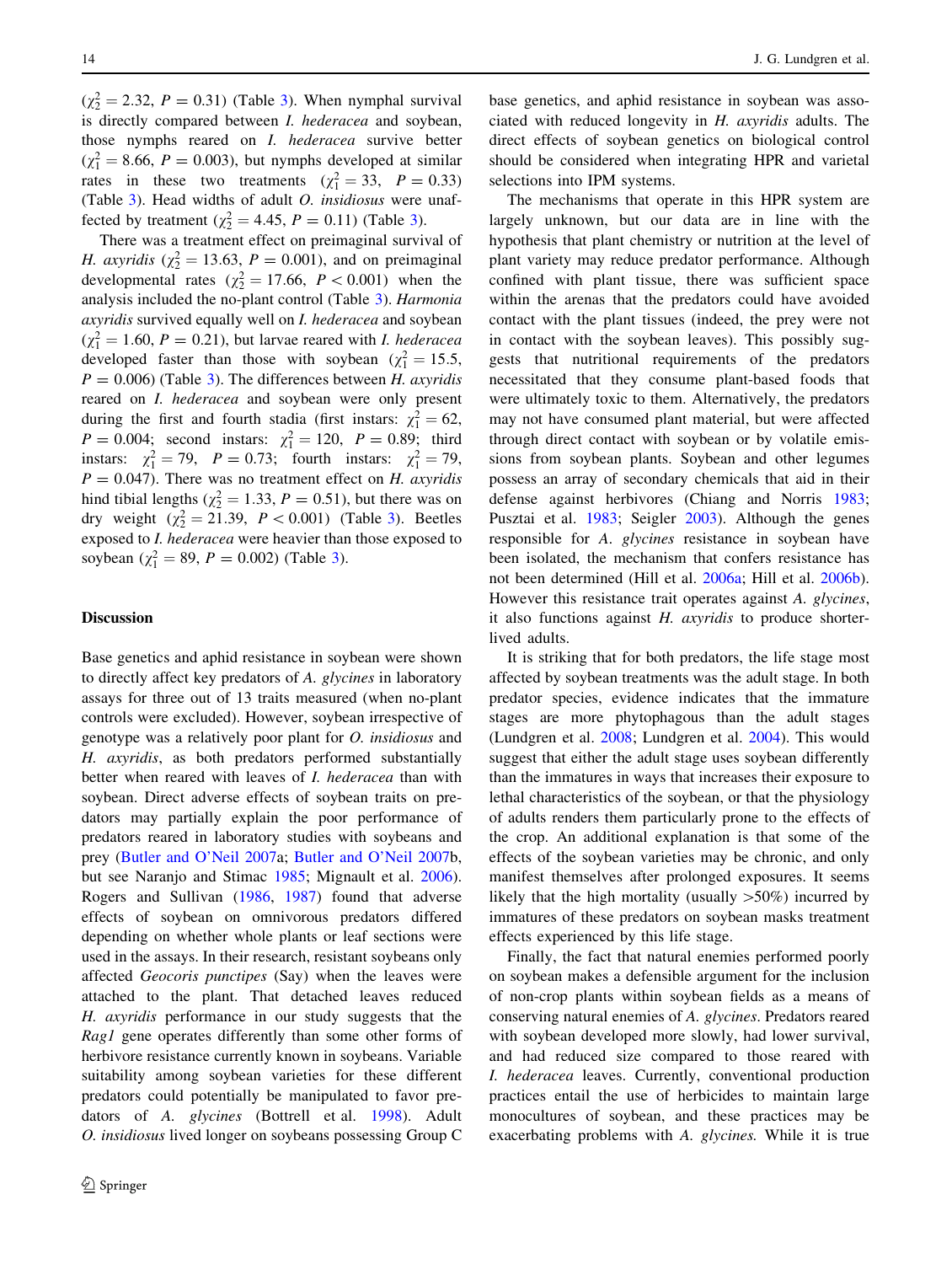<span id="page-6-0"></span>that predators are able to colonize soybean monocultures, additional plant diversity at the landscape and within-field levels favors natural enemies in cropland (Landis and Menalled 1998; Landis et al. 2005; Thies and Tscharntke [1999\)](#page-7-0). For example, Orius insidiosus is known to preferentially oviposit on plants that best support developing nymphs, and they lay eggs on non-crop plants more frequently than on the crop within soybean fields (Lundgren et al. [2008;](#page-7-0) Lundgren et al. [2009](#page-7-0)). Whether and how noncrop plants can be implemented in order to reduce A. glycines densities remains to be established.

Acknowledgements We thank Janet Fergen for orchestrating the implementation of this project, John Anderson, Jillian Bakker, Eric Beckendorf, Carson Dinger, Mallory Johnson, Ana Micijevic, and David Schneider for their assistance in this project. Dr. Brian Diers generously provided some of the seeds used in this study. Michael Seagraves gave helpful comments on previous versions of this manuscript. Mention of a commercial or proprietary product does not constitute endorsement by the USDA.

#### References

- Barbosa P (ed) (1998) Conservation Biological Control. Academic Press, Ltd, San Diego, CA 396pp
- Bottrell DG, Barbosa P, Gould F (1998) Manipulating natural enemies by plant variety selection and modification: a realistic strategy? Annu Rev Entomol 43:347–367. doi[:10.1146/annurev.ento.](http://dx.doi.org/10.1146/annurev.ento.43.1.347) [43.1.347](http://dx.doi.org/10.1146/annurev.ento.43.1.347)
- Brosius TR, Higley LG, Hunt TE (2007) Population dynamics of soybean aphid and biotic mortality at the edge of its range. J Econ Entomol 100:1268–1275. doi:[10.1603/0022-0493\(2007\)100\[126](http://dx.doi.org/10.1603/0022-0493(2007)100[1268:PDOSAA]2.0.CO;2) [8:PDOSAA\]2.0.CO;2](http://dx.doi.org/10.1603/0022-0493(2007)100[1268:PDOSAA]2.0.CO;2)
- Butler CD, O'Neil RJ (2007a) Life history characteristics of Orius insidiosus (Say) fed Aphis glycines Matsumura. Biol Control 40:333–338. doi:[10.1016/j.biocontrol.2006.12.006](http://dx.doi.org/10.1016/j.biocontrol.2006.12.006)
- Butler CD, O'Neil RJ (2007b) Life history characteristics of Orius insidiosus (Say) fed diets of soybean aphid, Aphis glycines Matsumura and soybean thrips, Neohydatothrips variabilis (Beach). Biol Control 40:339–346. doi:[10.1016/j.biocontrol.](http://dx.doi.org/10.1016/j.biocontrol.2006.12.005) [2006.12.005](http://dx.doi.org/10.1016/j.biocontrol.2006.12.005)
- Chiang H-S, Norris DM (1983) Phenolic and tannin contents as related to anatomical parameters of soybean resistance to agromyzid bean flies. J Agric Food Chem 31:726–730. doi: [10.1021/jf00118a012](http://dx.doi.org/10.1021/jf00118a012)
- Corey D, Kambhampati S, Wilde GE (1998) Electrophoretic analysis of Orius insidiosus (Hemiptera: Anthocoridae) feeding habits in field corn. J Kans Entomol Soc 71:11–17
- Costamagna AC, Landis DA (2006) Predators exert top-down control of soybean aphid across a gradient of agricultural management systems. Ecol Appl 16:1619–1628. doi:[10.1890/1051-0761](http://dx.doi.org/10.1890/1051-0761(2006)016[1619:PETCOS]2.0.CO;2) [\(2006\)016\[1619:PETCOS\]2.0.CO;2](http://dx.doi.org/10.1890/1051-0761(2006)016[1619:PETCOS]2.0.CO;2)
- Costamagna AC, Landis DA (2007) Quantifying predation on soybean aphid through direct field observations. Biol Control 42:16–24. doi[:10.1016/j.biocontrol.2007.04.001](http://dx.doi.org/10.1016/j.biocontrol.2007.04.001)
- Costamagna AC, Landis DA, DiFonzo CD (2007) Suppression of soybean aphid by generalist predators results in a trophic cascade in soybeans. Ecol Appl 17:441–451. doi[:10.1890/06-0284](http://dx.doi.org/10.1890/06-0284)
- Dicke FF, Jarvis JL (1962) The habits and seasonal abundance of Orius insidiosus (Say) (Hemiptera: Heteroptera: Anthocoridae) on corn. J Kans Entomol Soc 35:339–344
- Eigenbrode SD, Castagnola T, Roux MB, Steljes L (1996) Mobility of three generalist predators is greater on cabbage with glossy leaf wax than on cabbage with a wax bloom. Entomol Exp Appl 91:335–343. doi:[10.1007/BF00187043](http://dx.doi.org/10.1007/BF00187043)
- Eigenbrode SD, Moodie S, Castagnola T (1995) Predators mediate host plant resistance to a phytophagous pest in cabbage with glossy leaf wax. Entomol Exp Appl 77:335–342. doi[:10.1007/](http://dx.doi.org/10.1007/BF02383068) [BF02383068](http://dx.doi.org/10.1007/BF02383068)
- Fox TB, Landis DA, Cardoso FF, DiFonzo CD (2004) Predators suppress Aphis glycines Matsumura population growth in soybean. Environ Entomol 33:608–618
- Hagen KS (1986) Ecosystem analysis: plant cultivars (HPR), entomophagous species and food supplements. In: Boethel DJ, Eikenbary RD (eds) Ecosystem analysis: plant cultivars (HPR), entomophagous species and food supplements. Ellis Horwood Publishers, Chichester, UK, pp 151–197
- Hare JD (1992) Effects of plant variation on herbivore-natural enemy interactions. In: Fritz RS, Simms EL (eds) Effects of plant variation on herbivore-natural enemy interactions. University of Chicago Press, Chicago, IL, pp 278–298
- Harwood JD, Desneux N, Yoo HJS, Rowley DL, Greenstone MH, Obrycki JJ, O'Neil RJ (2007) Tracking the role of alternative prey in soybean aphid predation by Orius insidiosus: a molecular approach. Mol Ecol 16:4390–4400. doi[:10.1111/j.1365-294X.](http://dx.doi.org/10.1111/j.1365-294X.2007.03482.x) [2007.03482.x](http://dx.doi.org/10.1111/j.1365-294X.2007.03482.x)
- Harwood JD, Yoo HJS, Greenstone MH, Rowley DL, O'Neil RJ (2009) Differential impact of adults and nymphs of a generalist predator on an exotic invasive pest demonstrated by molecular gut-content analysis. Biol Invasions. doi:[10.1007/s10530-008-](http://dx.doi.org/10.1007/s10530-008-9302-6) [9302-6](http://dx.doi.org/10.1007/s10530-008-9302-6)
- Hesler LS, Dashiell KE (2007) Resistance to Aphis glycines (Hemiptera: Aphididae) in various soybean lines under controlled laboratory conditions. J Econ Entomol 100:1464–1469. doi[:10.1603/0022-0493\(2007\)100\[1464:RTAGHA\]2.0.CO;2](http://dx.doi.org/10.1603/0022-0493(2007)100[1464:RTAGHA]2.0.CO;2)
- Hesler LS, Dashiell KE (2008) Identification and characterization of new sources of resistance to Aphis glycines Matsumura (Hemiptera: Aphididae) in soybean lines. Appl Entomol Zool (Jpn) 43:197–206. doi:[10.1303/aez.2008.197](http://dx.doi.org/10.1303/aez.2008.197)
- Hesler LS, Dashiell KE, Lundgren JG (2007) Characterization of resistance to Aphis glycines in soybean accessions. Euphytica 154:91–99. doi:[10.1007/s10681-006-9273-6](http://dx.doi.org/10.1007/s10681-006-9273-6)
- Hill CB, Li Y, Hartman GL (2004) Resistance to the soybean aphid in soybean germplasm. Crop Sci 44:98–106
- Hill CB, Li Y, Hartman GL (2006a) A single dominant gene for resistance to the soybean aphid in the soybean cultivar Dowling. Crop Sci 46:1601–1605. doi:[10.2135/cropsci2005.11-0421](http://dx.doi.org/10.2135/cropsci2005.11-0421)
- Hill CB, Li Y, Hartman GL (2006b) Soybean aphid resistance in soybean Jackson is controlled by a single dominant gene. Crop Sci 46:1606–1608. doi:[10.2135/cropsci2005.11-0438](http://dx.doi.org/10.2135/cropsci2005.11-0438)
- Kauffman WC, Flanders RV (1985) Effects of variably resistant soybean and lima bean cultivars on Pediobius foveolatus (Hymenoptera: Eulophidae), a parasitoid of the Mexican bean beetle, Epilachna varivestis (Coleoptera: Coccinellidae). Environ Entomol 14:678–682
- Kennedy GG, Kishaba AN, Bohn GW (1975) Response of several pest species to Cucumis melo L. lines resistant to Aphis gossypii Glover. Environ Entomol 4:653–657
- Landis DA, Menalled FD (1998) Ecological considerations in teh conservation of effective parasitoid communities in agricultural systems. In: Barbosa P (ed) Ecological considerations in teh conservation of effective parasitoid communities in agricultural systems. Academic Press, London, UK, pp 101–123
- Landis DA, Menalled FD, Costamagna AC, Wilkinson TK (2005) Manipulating plant resources to enhance beneficial arthropods in agricultural landscapes. Weed Sci 53:902–908. doi[:10.1614/](http://dx.doi.org/10.1614/WS-04-050R1.1) [WS-04-050R1.1](http://dx.doi.org/10.1614/WS-04-050R1.1)